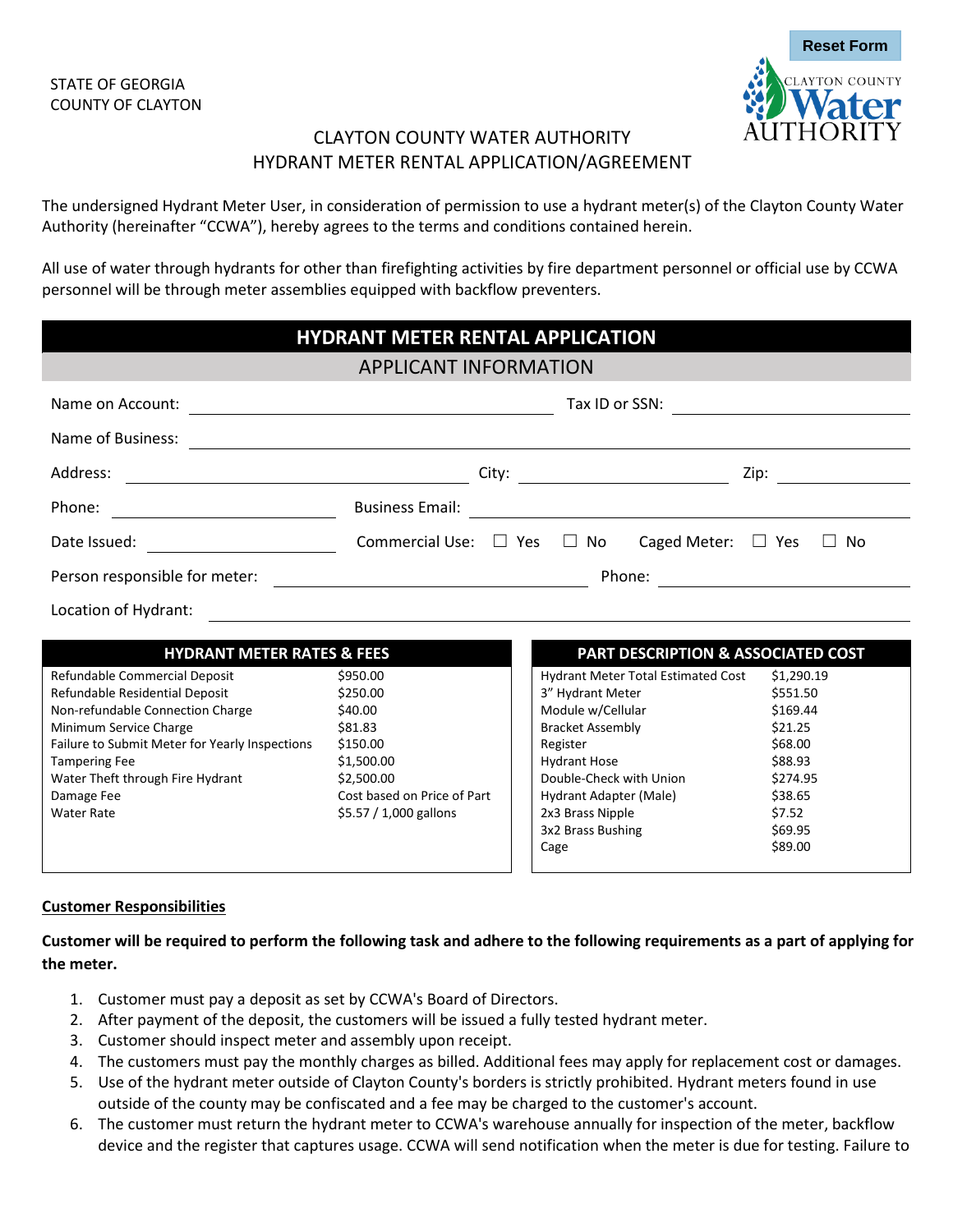return the meter for annual testing, as required, will result in a penalty of \$150.00 monthly until the meter is returned.

- 7. If any past due balances are unsatisfied at the time to the return, those balances will be required up front and in full to receive another meter.
- 8. Any modifications or alternations made to the hydrant meter by the customer must be removed prior to returning the meter. Failure to do so will result in additional charges to the customer's account.
- 9. To protect the meter from damage, theft, and unauthorized use, the customer will not leave the hydrant meter attached to the hydrant unless currently in use including but not limited to chaining the meter to the hydrant.
- 10. The customer will be responsible for protecting the hydrant meter assembly from damage or theft, during their rental including but not limited to damage from freezing. Customer is responsible for the costs associated with the repair or replacement of the hydrant meter, resulting from damage or theft, occurring during their rental period. Repair and replacement costs are based on the actual costs.
- 11. The customer agrees that they will not tamper with, alter, bypass, or modify the connection from CCWA's system to any device utilized by CCWA to meter and measure the water usage to the customer's premises including but not limited to modifying, bypassing, or removing the backflow device. In the even that CCWA discovers any circumstance whereby the customer has, or has allowed, a violation of this provision, CCWA shall immediately confiscate the meter from the customer and a \$1,500.00 tamper fee shall be accessed to the customer.
- 12. In the event any of the above-mentioned fees are failed to be paid, the customer will be ineligible to rent any further meters with CCWA.
- 13. Additionally, CCWA will follow the collections guidelines to collect the past due balance including but not limited to confiscation of the meter or turning the account over to a third-party collection agency. After the balance on the account is more than 60 days past due, CCWA reserves the right to confiscate the meter. Once the meter is confiscated, the account will be closed, and the deposit will be forfeited. A restocking fee for the meter may be accessed to the account. If the meter is not recovered, the customer will also be billed for the full cost of the meter assembly minus any unutilized deposit.

#### **Consequences for Non-compliance**

If Customer is found using water from a hydrant without prior authorization from CCWA, bypassing any backflow preventer or mobile tank air gap, or if Customer otherwise uses water in violation of this Agreement, Customer may be prosecuted and/or required to pay liquidated damages, a past due water fee based on two (2) times the amount of water used, which amount shall be determined by CCWA in its sole discretion. This fee does not constitute a penalty, but an estimate of damages incurred by CCWA because exact damages would be difficult, if not impossible, to determine.

#### **Hold Harmless and Indemnity**

Customer shall hold harmless and indemnify CCWA for any costs and expenses, including but not limited to court costs and attorney fees, incurred by CCWA in enforcing this Agreement against Customer and/or incurred by CCWA as a result of any claim or cause of action initiated against CCWA as a result of Customer's violation of any provisions or provisions of this Agreement.

#### **Modifications of Agreement**

The terms of this Agreement may be modified by CCWA at any time by providing written notice of such modifications to Customer. The most recent Hydrant Meter Agreement can be found on the CCWA website at **[www.ccwa.us](http://www.ccwa.us/)**

**By signing, Customer acknowledges that they have executed a binding contract on behalf of themselves, or the legal entity that the represent, and that they understand and agree to all terms contained in the Agreement.**

Customer's Name: Company's Name:

Signature: Date: